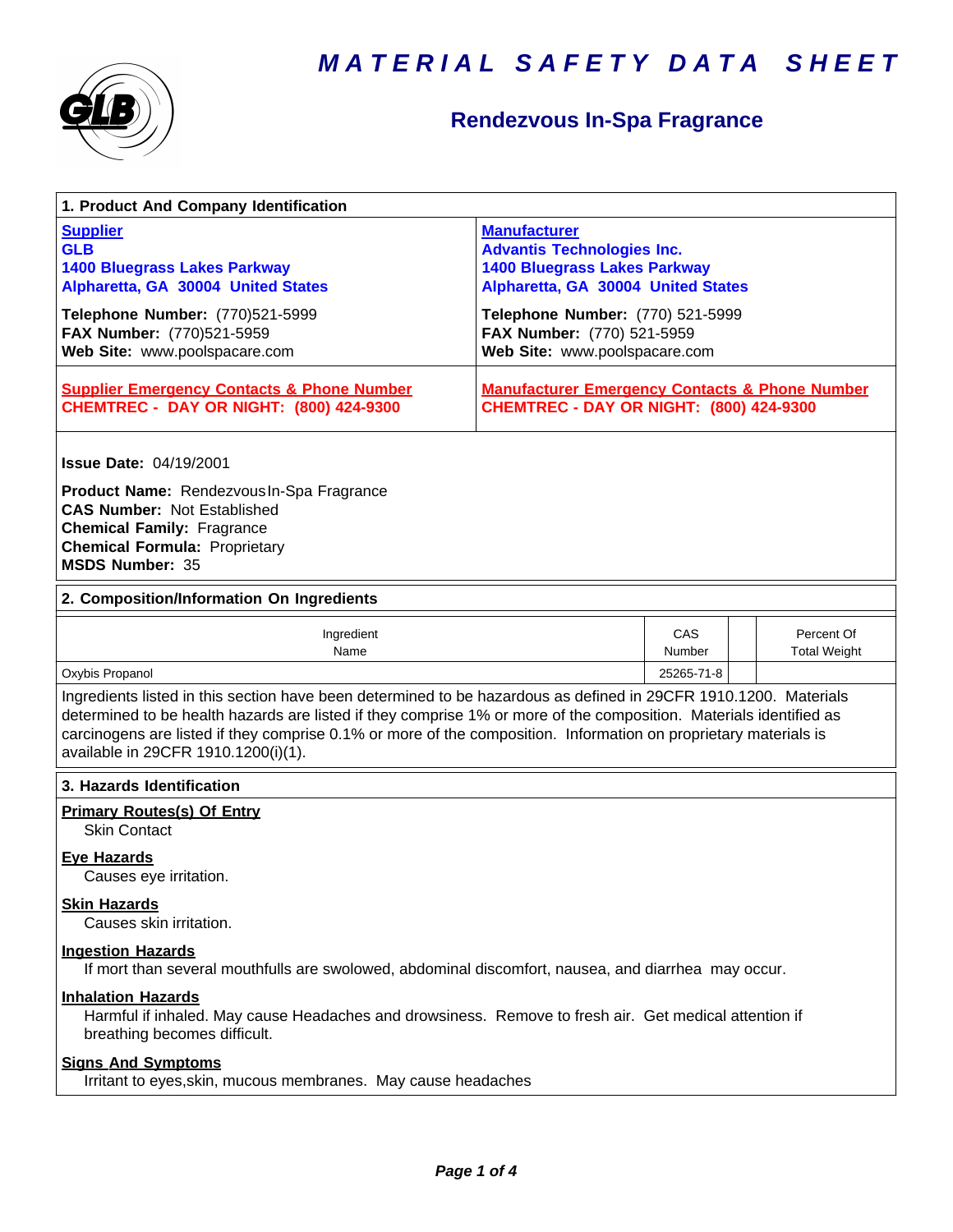# *MATERIAL SAFETY DATA SHEET*

### **Rendezvous In-Spa Fragrance**

#### **4. First Aid Measures**

#### **Eye**

In case of contact, hold eyelids apart and immediately flush eyes with plenty of water for at least 15 minutes. Call a physician or a poison control center immediately.

#### **Skin**

Remove contaminated clothing and shoes.Rinse the affected area with tepid water for at least 15 minutes.Get medical attention immediately if irritation develops and persists.

#### **Ingestion**

If more than several mouthfuls are swallowed, give two glasses of water. Get medical attention.

#### **Inhalation**

If inhaled, remove to fresh air.If breathing is difficult, give oxygen.

#### **Fire Fighting (Pictograms)**



#### **5. Fire Fighting Measures**

**Flash Point:** >212°F **Flash Point Method:** TAG Closed cup

#### **Fire And Explosion Hazards**

Incomplete combustion may result in formation of carbon monoxide

#### **Extinguishing Media**

Use CO2 (Carbon Dioxide), dry chemical, or foam.

#### **6.Accidental ReleaseMeasures**

Clean up spill immediately. Contain and/or absorb spill with inert material (e.g. sand, vermiculite). Flush spill area with water. Use appropriate containers to avoid environmental contamination.

#### **7. Handling And Storage**

#### **Handling And Storage Precautions**

Keep out of reach of children. Store material in a cool and dry place. Wash thoroughly after handling

#### **Storage Precautions**

Keep out of reach of children.

#### **Work/Hygienic Practices**

Use safe chemical handling procedures suitable for the hazards presented by this material.

#### **Protective Clothing (Pictograms)**



#### **8. Exposure Controls/Personal Protection**

No Data Available...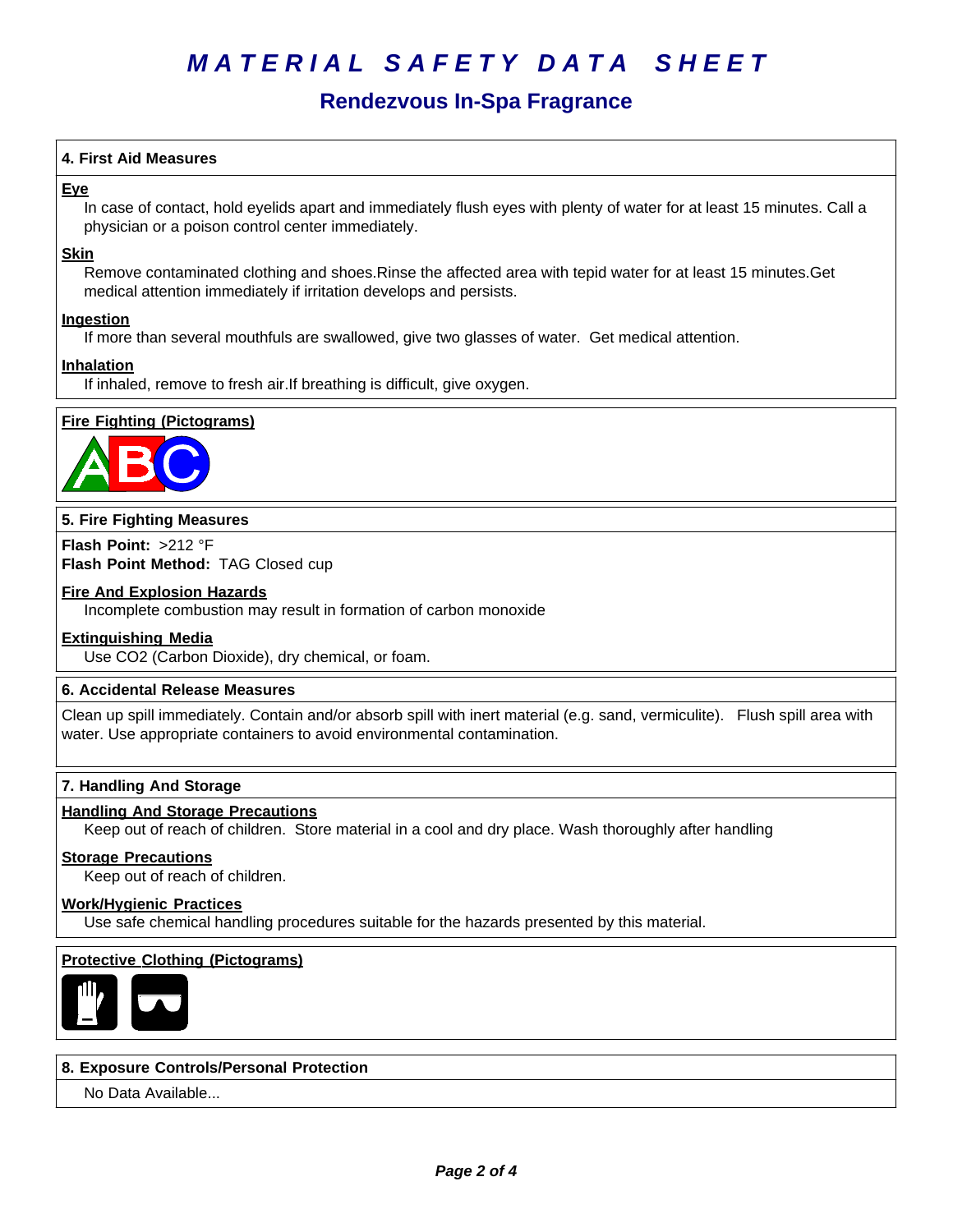# *MATERIAL SAFETY DATA SHEET*

### **Rendezvous In-Spa Fragrance**

| 8. Exposure Controls/Personal Protection - Continued                                                                                                                                                                                                                                                                                                                                                   |
|--------------------------------------------------------------------------------------------------------------------------------------------------------------------------------------------------------------------------------------------------------------------------------------------------------------------------------------------------------------------------------------------------------|
| <b>Engineering Controls</b><br>Local exhaust acceptable. Special exhaust not required                                                                                                                                                                                                                                                                                                                  |
| <b>Eve/Face Protection</b><br>Safety glasses with side shields or goggles recommended.                                                                                                                                                                                                                                                                                                                 |
| <b>Skin Protection</b><br>Chemical-resistant gloves.                                                                                                                                                                                                                                                                                                                                                   |
| <b>Respiratory Protection</b><br>None normally required.                                                                                                                                                                                                                                                                                                                                               |
| 9. Physical And Chemical Properties                                                                                                                                                                                                                                                                                                                                                                    |
| <b>Appearance</b><br><b>LIQUID</b>                                                                                                                                                                                                                                                                                                                                                                     |
| Odor<br>Fragrant                                                                                                                                                                                                                                                                                                                                                                                       |
| <b>Chemical Type: Mixture</b><br><b>Physical State: Liquid</b><br>Melting Point: NOT APPLICABLE °F<br>Boiling Point: >212 °F<br>Specific Gravity: 1.0-1.1<br><b>Molecular Weight: Proprietary</b><br>Percent Volitales: NOT DETERMINED<br>Vapor Pressure: <1<br>Vapor Density: ~4.6<br>pH Factor: 5-7<br>Solubility: Soluble in Water<br>Viscosity: NOT DETERMINED<br>Evaporation Rate: NOT DETERMINED |
| 10. Stability And Reactivity                                                                                                                                                                                                                                                                                                                                                                           |
| <b>Stability: Stable</b><br>Hazardous Polymerization: will not occur                                                                                                                                                                                                                                                                                                                                   |
| <b>Conditions To Avoid (Stability)</b><br>Strong Oxidizers. Open flames, and ignition sources                                                                                                                                                                                                                                                                                                          |
| <b>Incompatible Materials</b><br>Avoid contact with strong oxidizers. Avoid open flames and ignition sources                                                                                                                                                                                                                                                                                           |
| <b>Hazardous Decomposition Products</b><br>When heated Toxic fumes such as Oxides of Carbon may evolve.                                                                                                                                                                                                                                                                                                |
| 11. Toxicological Information                                                                                                                                                                                                                                                                                                                                                                          |
| No Data Available                                                                                                                                                                                                                                                                                                                                                                                      |
|                                                                                                                                                                                                                                                                                                                                                                                                        |

#### **12. Ecological Information**

No Data Available...